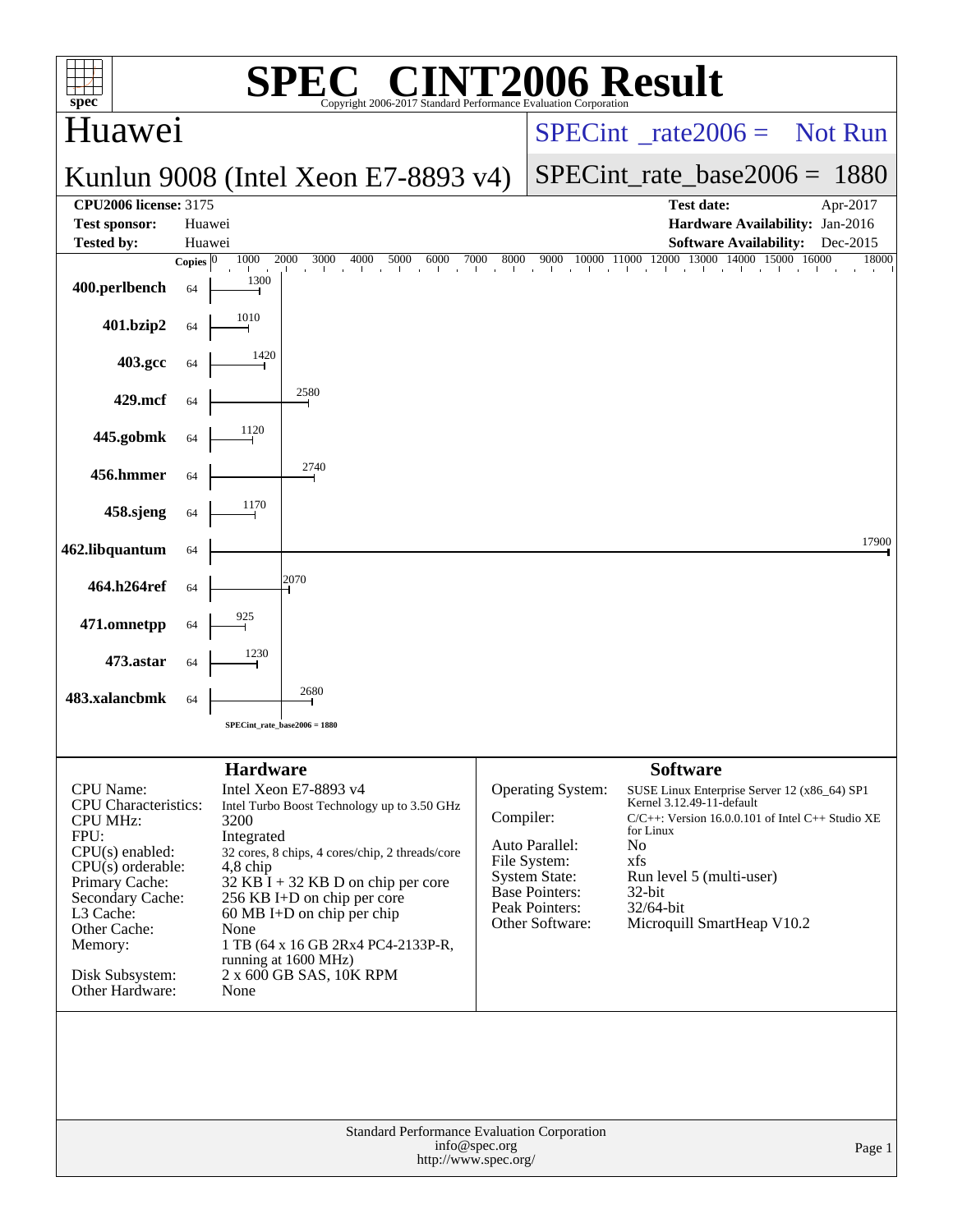

# Huawei

## $SPECTnt_rate2006 = Not Run$

### Kunlun 9008 (Intel Xeon E7-8893 v4)

# [SPECint\\_rate\\_base2006 =](http://www.spec.org/auto/cpu2006/Docs/result-fields.html#SPECintratebase2006) 1880

**[CPU2006 license:](http://www.spec.org/auto/cpu2006/Docs/result-fields.html#CPU2006license)** 3175 **[Test date:](http://www.spec.org/auto/cpu2006/Docs/result-fields.html#Testdate)** Apr-2017 **[Test sponsor:](http://www.spec.org/auto/cpu2006/Docs/result-fields.html#Testsponsor)** Huawei **[Hardware Availability:](http://www.spec.org/auto/cpu2006/Docs/result-fields.html#HardwareAvailability)** Jan-2016 **[Tested by:](http://www.spec.org/auto/cpu2006/Docs/result-fields.html#Testedby)** Huawei **[Software Availability:](http://www.spec.org/auto/cpu2006/Docs/result-fields.html#SoftwareAvailability)** Dec-2015

#### **[Results Table](http://www.spec.org/auto/cpu2006/Docs/result-fields.html#ResultsTable)**

|                                                                                                          | <b>Base</b>   |                |              |                |             |                |             | <b>Peak</b>   |                |              |                |              |                |              |
|----------------------------------------------------------------------------------------------------------|---------------|----------------|--------------|----------------|-------------|----------------|-------------|---------------|----------------|--------------|----------------|--------------|----------------|--------------|
| <b>Benchmark</b>                                                                                         | <b>Copies</b> | <b>Seconds</b> | <b>Ratio</b> | <b>Seconds</b> | Ratio       | <b>Seconds</b> | Ratio       | <b>Copies</b> | <b>Seconds</b> | <b>Ratio</b> | <b>Seconds</b> | <b>Ratio</b> | <b>Seconds</b> | <b>Ratio</b> |
| 400.perlbench                                                                                            | 64            | 483            | 1290         | 483            | 1300        | 482            | 1300l       |               |                |              |                |              |                |              |
| 401.bzip2                                                                                                | 64            | 615            | 1000         | 614            | <b>1010</b> | 611            | 1010        |               |                |              |                |              |                |              |
| $403.\mathrm{gcc}$                                                                                       | 64            | 363            | 1420         | 362            | 1420        | 360            | 1430        |               |                |              |                |              |                |              |
| $429$ .mcf                                                                                               | 64            | 226            | 2580         | 226            | 2580        | 226            | 2580        |               |                |              |                |              |                |              |
| $445$ .gobm $k$                                                                                          | 64            | 601            | 1120         | 601            | 1120        | 599            | 1120        |               |                |              |                |              |                |              |
| 456.hmmer                                                                                                | 64            | 218            | 2740         | 218            | 2740        | 219            | 2730        |               |                |              |                |              |                |              |
| $458$ .sjeng                                                                                             | 64            | 663            | 1170         | 664            | 1170        | 663            | 1170        |               |                |              |                |              |                |              |
| 462.libquantum                                                                                           | 64            | 74.3           | 17900        | 74.1           | 17900       | 74.0           | 17900       |               |                |              |                |              |                |              |
| 464.h264ref                                                                                              | 64            | 686            | 2060         | 685            | <b>2070</b> | 680            | 2080l       |               |                |              |                |              |                |              |
| 471.omnetpp                                                                                              | 64            | 432            | 926          | 432            | 925         | 434            | 921         |               |                |              |                |              |                |              |
| $473$ . astar                                                                                            | 64            | 365            | 1230         | 371            | 1210        | 366            | 1230        |               |                |              |                |              |                |              |
| 483.xalancbmk                                                                                            | 64            | 164            | 2680         | 165            | 2680        | 165            | <b>2680</b> |               |                |              |                |              |                |              |
| Results appear in the order in which they were run. Bold underlined text indicates a median measurement. |               |                |              |                |             |                |             |               |                |              |                |              |                |              |

#### **[Submit Notes](http://www.spec.org/auto/cpu2006/Docs/result-fields.html#SubmitNotes)**

 The numactl mechanism was used to bind copies to processors. The config file option 'submit' was used to generate numactl commands to bind each copy to a specific processor. For details, please see the config file.

### **[Operating System Notes](http://www.spec.org/auto/cpu2006/Docs/result-fields.html#OperatingSystemNotes)**

 Stack size set to unlimited using "ulimit -s unlimited" Turbo mode set with: cpupower -c all frequency-set -g performance

### **[Platform Notes](http://www.spec.org/auto/cpu2006/Docs/result-fields.html#PlatformNotes)**

 BIOS configuration: Set Power Efficiency Mode to Performance Baseboard Management Controller used to adjust the fan speed to 100% Sysinfo program /home/spec/config/sysinfo.rev6914 \$Rev: 6914 \$ \$Date:: 2014-06-25 #\$ e3fbb8667b5a285932ceab81e28219e1 running on linux-v9m3 Sat Apr 1 20:23:31 2017

 This section contains SUT (System Under Test) info as seen by some common utilities. To remove or add to this section, see: <http://www.spec.org/cpu2006/Docs/config.html#sysinfo>

 From /proc/cpuinfo model name : Intel(R) Xeon(R) CPU E7-8893 v4 @ 3.20GHz 8 "physical id"s (chips) 64 "processors" Continued on next page

> Standard Performance Evaluation Corporation [info@spec.org](mailto:info@spec.org) <http://www.spec.org/>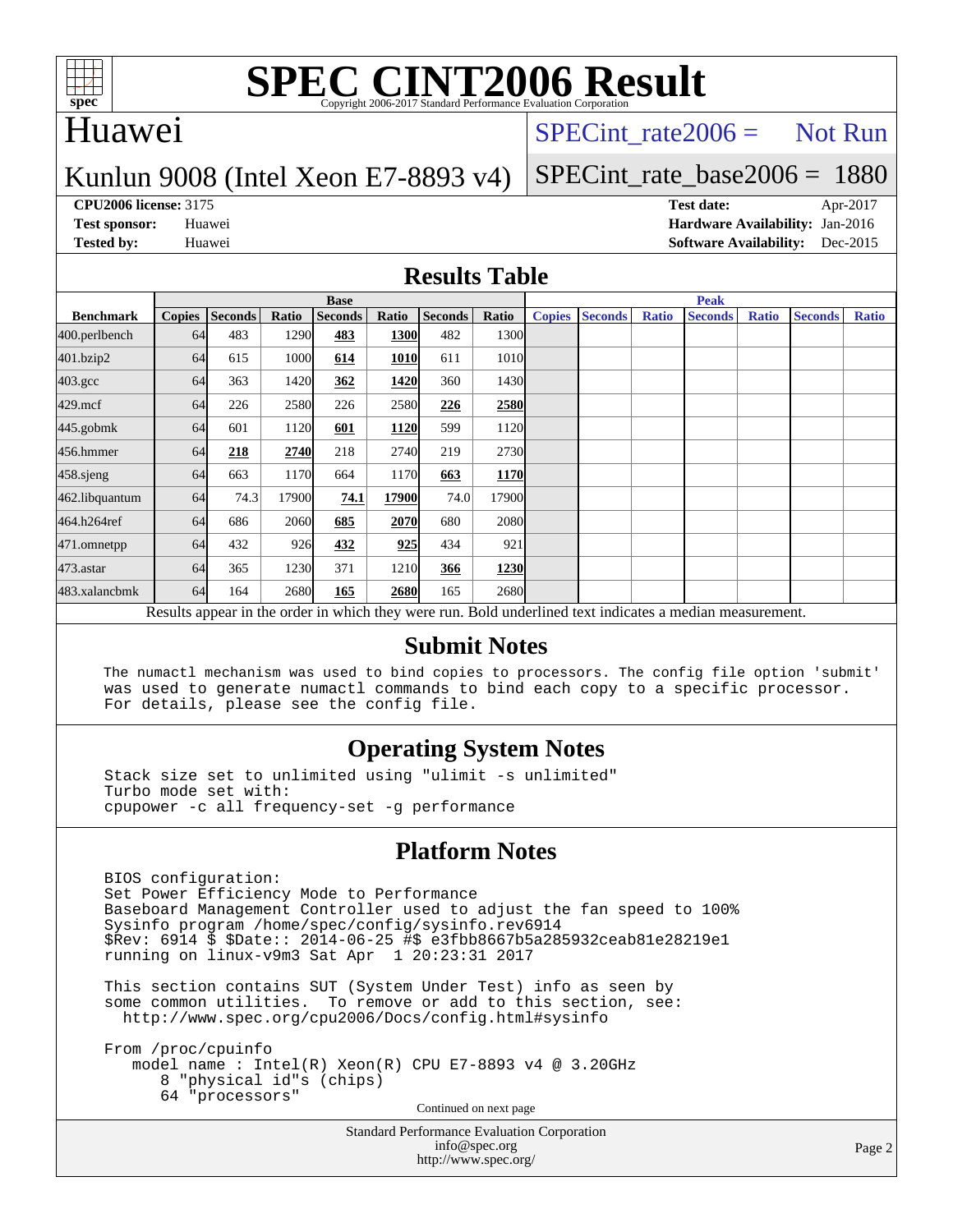

### Huawei

 $SPECint rate2006 =$  Not Run

Kunlun 9008 (Intel Xeon E7-8893 v4)

[SPECint\\_rate\\_base2006 =](http://www.spec.org/auto/cpu2006/Docs/result-fields.html#SPECintratebase2006) 1880

**[CPU2006 license:](http://www.spec.org/auto/cpu2006/Docs/result-fields.html#CPU2006license)** 3175 **[Test date:](http://www.spec.org/auto/cpu2006/Docs/result-fields.html#Testdate)** Apr-2017 **[Test sponsor:](http://www.spec.org/auto/cpu2006/Docs/result-fields.html#Testsponsor)** Huawei **[Hardware Availability:](http://www.spec.org/auto/cpu2006/Docs/result-fields.html#HardwareAvailability)** Jan-2016 **[Tested by:](http://www.spec.org/auto/cpu2006/Docs/result-fields.html#Testedby)** Huawei **[Software Availability:](http://www.spec.org/auto/cpu2006/Docs/result-fields.html#SoftwareAvailability)** Dec-2015

#### **[Platform Notes \(Continued\)](http://www.spec.org/auto/cpu2006/Docs/result-fields.html#PlatformNotes)**

Standard Performance Evaluation Corporation [info@spec.org](mailto:info@spec.org) cores, siblings (Caution: counting these is hw and system dependent. The following excerpts from /proc/cpuinfo might not be reliable. Use with caution.) cpu cores : 4 siblings : 8 physical 0: cores 12 13 25 26 physical 1: cores 12 13 25 26 physical 2: cores 12 13 25 26 physical 3: cores 12 13 25 26 physical 4: cores 12 13 25 26 physical 5: cores 12 13 25 26 physical 6: cores 12 13 25 26 physical 7: cores 12 13 25 26 cache size : 61440 KB From /proc/meminfo<br>MemTotal: 1058286256 kB HugePages\_Total: 0 Hugepagesize: /usr/bin/lsb\_release -d SUSE Linux Enterprise Server 12 SP1 From /etc/\*release\* /etc/\*version\* SuSE-release: SUSE Linux Enterprise Server 12 (x86\_64) VERSION = 12 PATCHLEVEL = 1 # This file is deprecated and will be removed in a future service pack or release. # Please check /etc/os-release for details about this release. os-release: NAME="SLES" VERSION="12-SP1" VERSION\_ID="12.1" PRETTY\_NAME="SUSE Linux Enterprise Server 12 SP1" ID="sles" ANSI\_COLOR="0;32" CPE\_NAME="cpe:/o:suse:sles:12:sp1" sgi-accelerate-release: SGI Accelerate 1.12, Build 714r18.sles12sp1-1604041900 uname -a: Linux linux-v9m3 3.12.49-11-default #1 SMP Wed Nov 11 20:52:43 UTC 2015 (8d714a0) x86\_64 x86\_64 x86\_64 GNU/Linux run-level 5 Apr 1 20:20 SPEC is set to: /home/spec<br>Filesystem Type Size Used Avail Use% Mounted on /dev/sda4 xfs 1.1T 456G 618G 43% /home Additional information from dmidecode: Continued on next page

<http://www.spec.org/>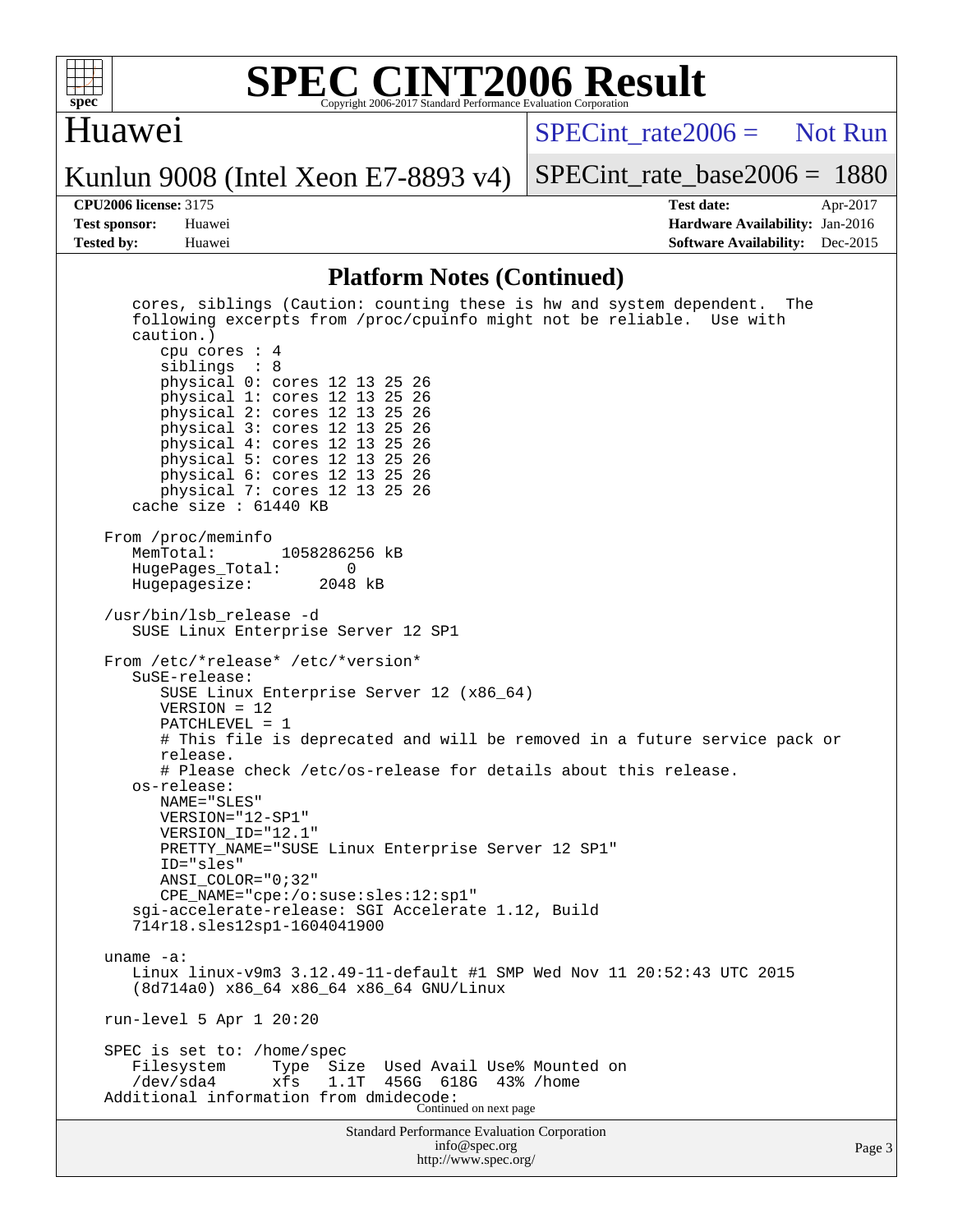

# Huawei

 $SPECint rate2006 =$  Not Run

Kunlun 9008 (Intel Xeon E7-8893 v4)

[SPECint\\_rate\\_base2006 =](http://www.spec.org/auto/cpu2006/Docs/result-fields.html#SPECintratebase2006) 1880

**[CPU2006 license:](http://www.spec.org/auto/cpu2006/Docs/result-fields.html#CPU2006license)** 3175 **[Test date:](http://www.spec.org/auto/cpu2006/Docs/result-fields.html#Testdate)** Apr-2017 **[Test sponsor:](http://www.spec.org/auto/cpu2006/Docs/result-fields.html#Testsponsor)** Huawei **[Hardware Availability:](http://www.spec.org/auto/cpu2006/Docs/result-fields.html#HardwareAvailability)** Jan-2016 **[Tested by:](http://www.spec.org/auto/cpu2006/Docs/result-fields.html#Testedby)** Huawei **[Software Availability:](http://www.spec.org/auto/cpu2006/Docs/result-fields.html#SoftwareAvailability)** Dec-2015

#### **[Platform Notes \(Continued\)](http://www.spec.org/auto/cpu2006/Docs/result-fields.html#PlatformNotes)**

 Warning: Use caution when you interpret this section. The 'dmidecode' program reads system data which is "intended to allow hardware to be accurately determined", but the intent may not be met, as there are frequent changes to hardware, firmware, and the "DMTF SMBIOS" standard.

 BIOS American Megatrends Inc. 5.11 02/21/2017 Memory: 64x Micron 36ASF2G72PZ-2G1A2 16 GB 2 rank 2133 MHz, configured at 1600 MHz 128x NO DIMM NO DIMM

(End of data from sysinfo program)

#### **[General Notes](http://www.spec.org/auto/cpu2006/Docs/result-fields.html#GeneralNotes)**

Environment variables set by runspec before the start of the run: LD LIBRARY PATH = "/home/spec/libs/32:/home/spec/libs/64:/home/spec/sh"

 Binaries compiled on a system with 1x Intel Core i5-4670K CPU + 32GB memory using RedHat EL 7.1 Transparent Huge Pages enabled with: echo always > /sys/kernel/mm/transparent\_hugepage/enabled Filesystem page cache cleared with: echo 1> /proc/sys/vm/drop\_caches runspec command invoked through numactl i.e.: numactl --interleave=all runspec <etc>

# **[Base Compiler Invocation](http://www.spec.org/auto/cpu2006/Docs/result-fields.html#BaseCompilerInvocation)**

[C benchmarks](http://www.spec.org/auto/cpu2006/Docs/result-fields.html#Cbenchmarks):

[icc -m32 -L/opt/intel/compilers\\_and\\_libraries\\_2016/linux/compiler/lib/ia32\\_lin](http://www.spec.org/cpu2006/results/res2017q4/cpu2006-20170918-50048.flags.html#user_CCbase_intel_icc_e10256ba5924b668798078a321b0cb3f)

[C++ benchmarks:](http://www.spec.org/auto/cpu2006/Docs/result-fields.html#CXXbenchmarks)

[icpc -m32 -L/opt/intel/compilers\\_and\\_libraries\\_2016/linux/compiler/lib/ia32\\_lin](http://www.spec.org/cpu2006/results/res2017q4/cpu2006-20170918-50048.flags.html#user_CXXbase_intel_icpc_b4f50a394bdb4597aa5879c16bc3f5c5)

# **[Base Portability Flags](http://www.spec.org/auto/cpu2006/Docs/result-fields.html#BasePortabilityFlags)**

 400.perlbench: [-D\\_FILE\\_OFFSET\\_BITS=64](http://www.spec.org/cpu2006/results/res2017q4/cpu2006-20170918-50048.flags.html#user_basePORTABILITY400_perlbench_file_offset_bits_64_438cf9856305ebd76870a2c6dc2689ab) [-DSPEC\\_CPU\\_LINUX\\_IA32](http://www.spec.org/cpu2006/results/res2017q4/cpu2006-20170918-50048.flags.html#b400.perlbench_baseCPORTABILITY_DSPEC_CPU_LINUX_IA32) 401.bzip2: [-D\\_FILE\\_OFFSET\\_BITS=64](http://www.spec.org/cpu2006/results/res2017q4/cpu2006-20170918-50048.flags.html#user_basePORTABILITY401_bzip2_file_offset_bits_64_438cf9856305ebd76870a2c6dc2689ab) 403.gcc: [-D\\_FILE\\_OFFSET\\_BITS=64](http://www.spec.org/cpu2006/results/res2017q4/cpu2006-20170918-50048.flags.html#user_basePORTABILITY403_gcc_file_offset_bits_64_438cf9856305ebd76870a2c6dc2689ab) 429.mcf: [-D\\_FILE\\_OFFSET\\_BITS=64](http://www.spec.org/cpu2006/results/res2017q4/cpu2006-20170918-50048.flags.html#user_basePORTABILITY429_mcf_file_offset_bits_64_438cf9856305ebd76870a2c6dc2689ab) 445.gobmk: [-D\\_FILE\\_OFFSET\\_BITS=64](http://www.spec.org/cpu2006/results/res2017q4/cpu2006-20170918-50048.flags.html#user_basePORTABILITY445_gobmk_file_offset_bits_64_438cf9856305ebd76870a2c6dc2689ab) 456.hmmer: [-D\\_FILE\\_OFFSET\\_BITS=64](http://www.spec.org/cpu2006/results/res2017q4/cpu2006-20170918-50048.flags.html#user_basePORTABILITY456_hmmer_file_offset_bits_64_438cf9856305ebd76870a2c6dc2689ab) 458.sjeng: [-D\\_FILE\\_OFFSET\\_BITS=64](http://www.spec.org/cpu2006/results/res2017q4/cpu2006-20170918-50048.flags.html#user_basePORTABILITY458_sjeng_file_offset_bits_64_438cf9856305ebd76870a2c6dc2689ab) 462.libquantum: [-D\\_FILE\\_OFFSET\\_BITS=64](http://www.spec.org/cpu2006/results/res2017q4/cpu2006-20170918-50048.flags.html#user_basePORTABILITY462_libquantum_file_offset_bits_64_438cf9856305ebd76870a2c6dc2689ab) [-DSPEC\\_CPU\\_LINUX](http://www.spec.org/cpu2006/results/res2017q4/cpu2006-20170918-50048.flags.html#b462.libquantum_baseCPORTABILITY_DSPEC_CPU_LINUX) 464.h264ref: [-D\\_FILE\\_OFFSET\\_BITS=64](http://www.spec.org/cpu2006/results/res2017q4/cpu2006-20170918-50048.flags.html#user_basePORTABILITY464_h264ref_file_offset_bits_64_438cf9856305ebd76870a2c6dc2689ab)

Continued on next page

Standard Performance Evaluation Corporation [info@spec.org](mailto:info@spec.org) <http://www.spec.org/>

Page 4